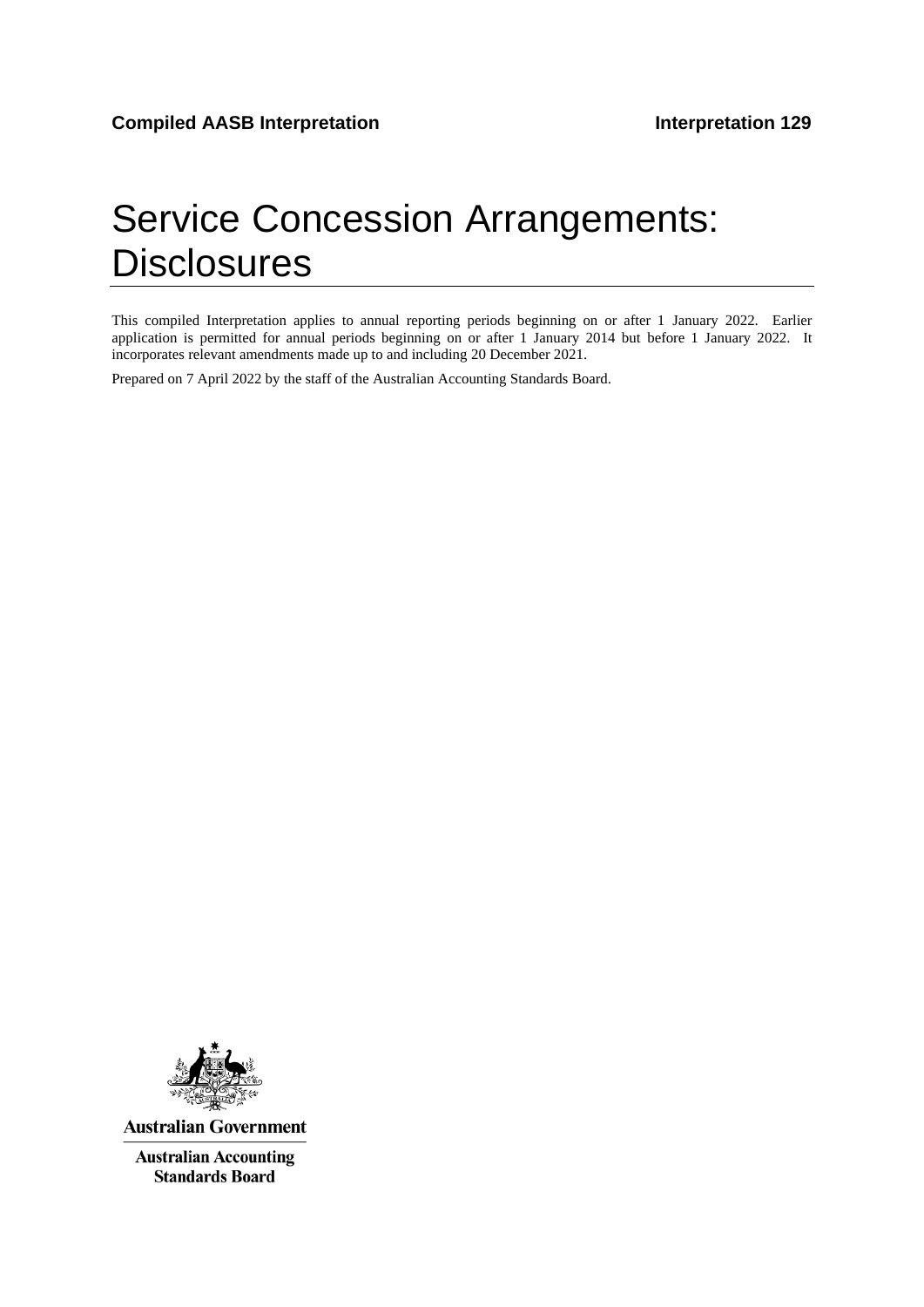# **Obtaining copies of Interpretations**

Compiled versions of Interpretations, original Interpretations and amending Standards (see Compilation Details) are available on the AASB website: www.aasb.gov.au.

Australian Accounting Standards Board PO Box 204 Collins Street West Victoria 8007 AUSTRALIA

Phone:  $(03)$  9617 7600<br>E-mail: standard@aasb. standard@aasb.gov.au Website: www.aasb.gov.au

#### **Other enquiries**

| Phone:  | $(03)$ 9617 7600     |
|---------|----------------------|
| E-mail: | standard@aasb.gov.au |

#### COPYRIGHT

© Commonwealth of Australia 2022

This compiled AASB Interpretation contains IFRS Foundation copyright material. Reproduction within Australia in unaltered form (retaining this notice) is permitted for personal and non-commercial use subject to the inclusion of an acknowledgment of the source. Requests and enquiries concerning reproduction and rights for commercial purposes within Australia should be addressed to The National Director, Australian Accounting Standards Board, PO Box 204, Collins Street West, Victoria 8007.

All existing rights in this material are reserved outside Australia. Reproduction outside Australia in unaltered form (retaining this notice) is permitted for personal and non-commercial use only. Further information and requests for authorisation to reproduce for commercial purposes outside Australia should be addressed to the IFRS Foundation at www.ifrs.org.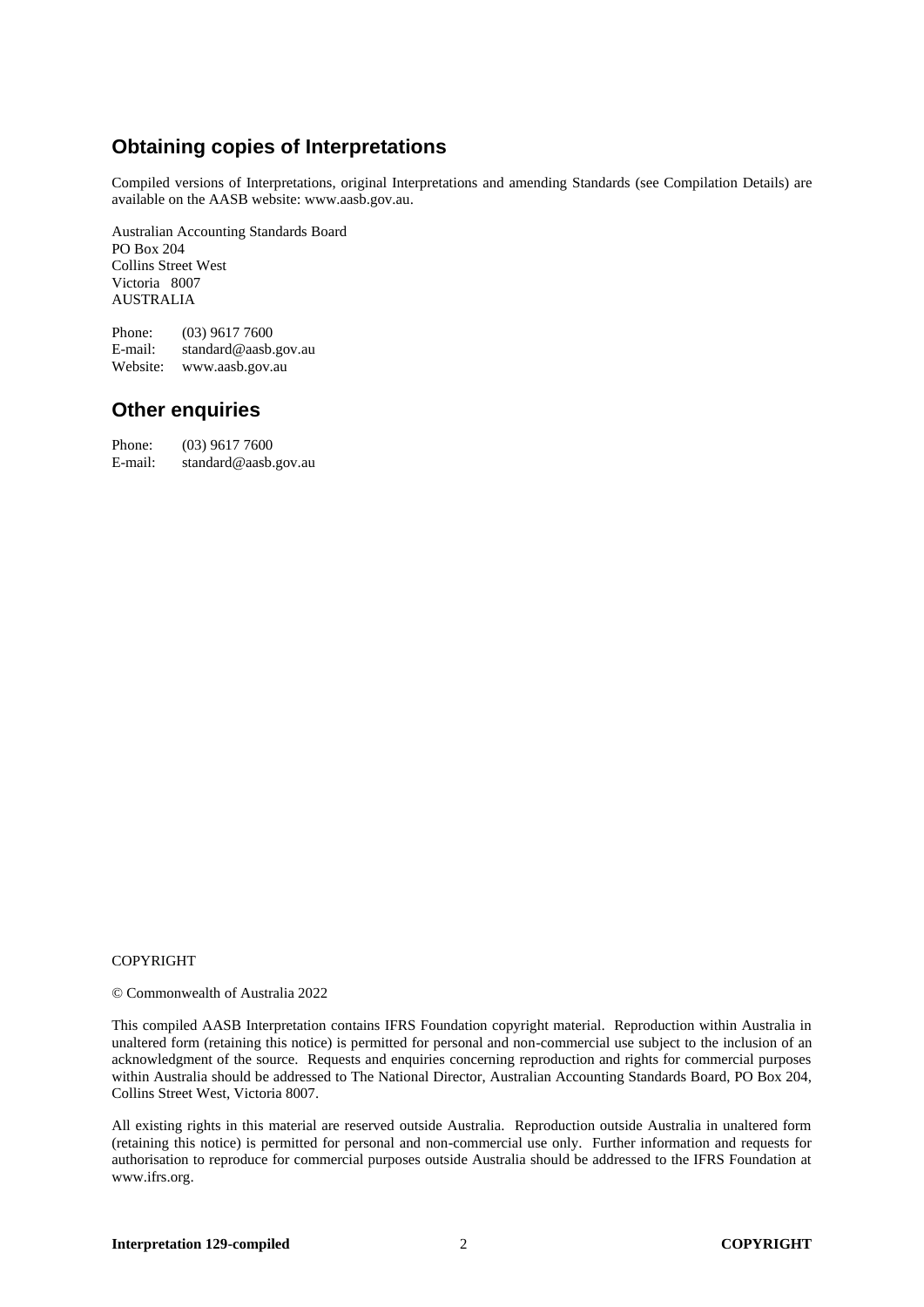#### **Contents**

#### COMPARISON WITH SIC-29

#### **AASB INTERPRETATION 129** *SERVICE CONCESSION ARRANGEMENTS: DISCLOSURES*

|                                                         | from paragraph |
|---------------------------------------------------------|----------------|
| <b>REFERENCES</b>                                       |                |
| <b>ISSUE</b>                                            |                |
| <b>CONSENSUS</b>                                        | 6              |
| <b>DATE OF CONSENSUS</b>                                |                |
| WITHDRAWAL OF AASB PRONOUNCEMENTS                       | Aus7.1         |
| <b>EFFECTIVE DATE</b>                                   | Aus7.2         |
| <b>APPENDIX</b>                                         |                |
| A Australian simplified disclosures for Tier 2 entities |                |
| <b>COMPILATION DETAILS</b>                              |                |

**BASIS FOR CONCLUSIONS ON SIC-29 DELETED SIC-29 TEXT**

AASB Interpretation 129 *Service Concession Arrangements: Disclosures* (as amended) is set out in paragraphs 1 – Aus7.3 and Appendix A. Interpretations are listed in Australian Accounting Standard AASB 1048 *Interpretation of Standards* and AASB 1057 *Application of Australian Accounting Standards* sets out their application. In the absence of explicit guidance, AASB 108 *Accounting Policies, Changes in Accounting Estimates and Errors* provides a basis for selecting and applying accounting policies.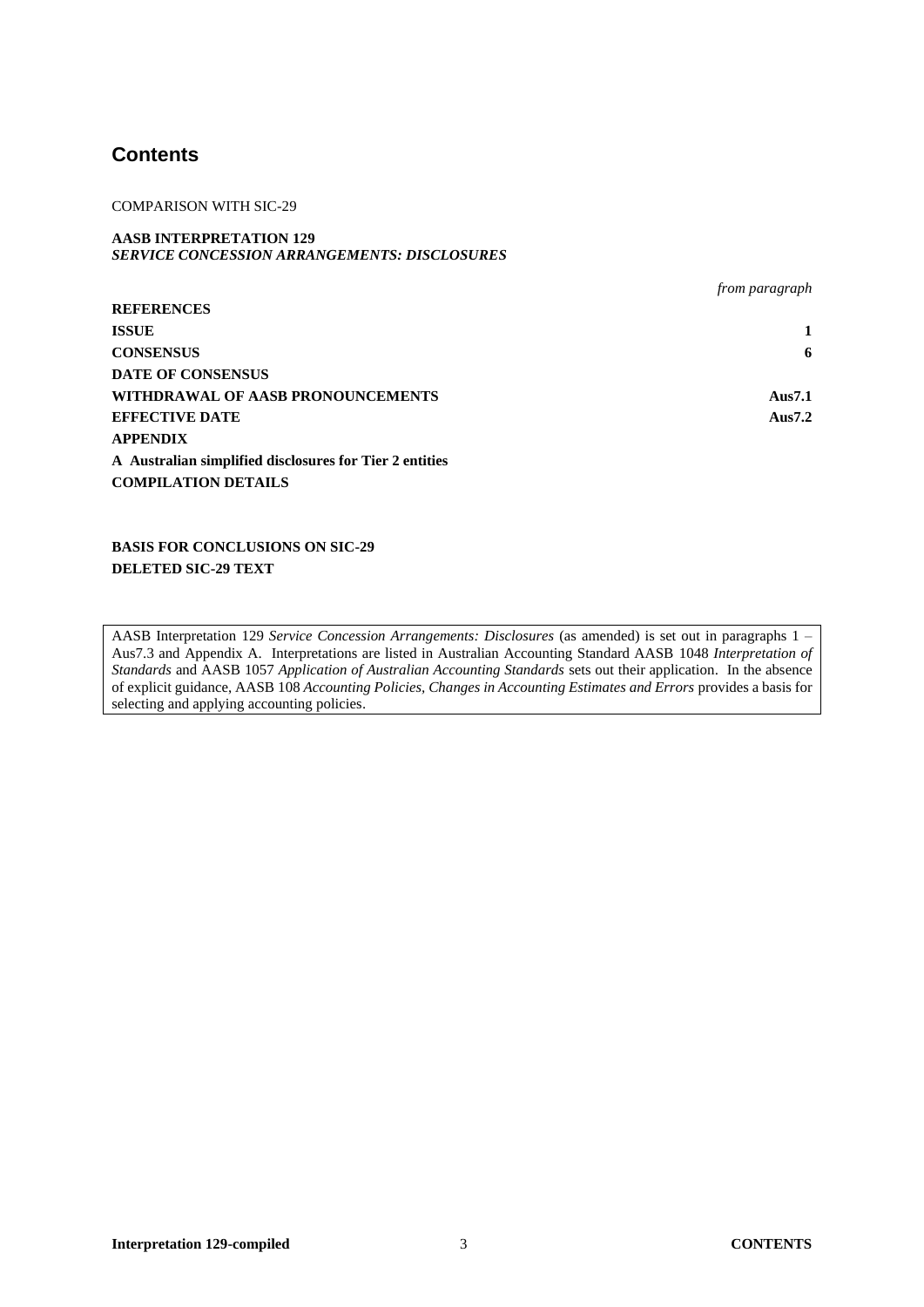## **Comparison with SIC-29**

AASB Interpretation 129 *Service Concession Arrangements: Disclosures* as amended incorporates Interpretation SIC-29 *Service Concession Arrangements: Disclosures* as issued and amended by the International Accounting Standards Board (IASB). Australian-specific paragraphs (which are not included in SIC-29) are identified with the prefix "Aus". Paragraphs that apply only to not-for-profit entities begin by identifying their limited applicability.

#### **Tier 1**

For-profit entities complying with AASB Interpretation 129 also comply with SIC-29.

Not-for-profit entities' compliance with SIC-29 will depend on whether any "Aus" paragraphs that specifically apply to not-for-profit entities provide additional guidance or contain applicable requirements that are inconsistent with SIC-29.

## **Tier 2**

Entities preparing general purpose financial statements under Australian Accounting Standards – Simplified Disclosures (Tier 2) will not be in compliance with IFRS Standards.

AASB 1053 *Application of Tiers of Australian Accounting Standards* explains the two tiers of reporting requirements.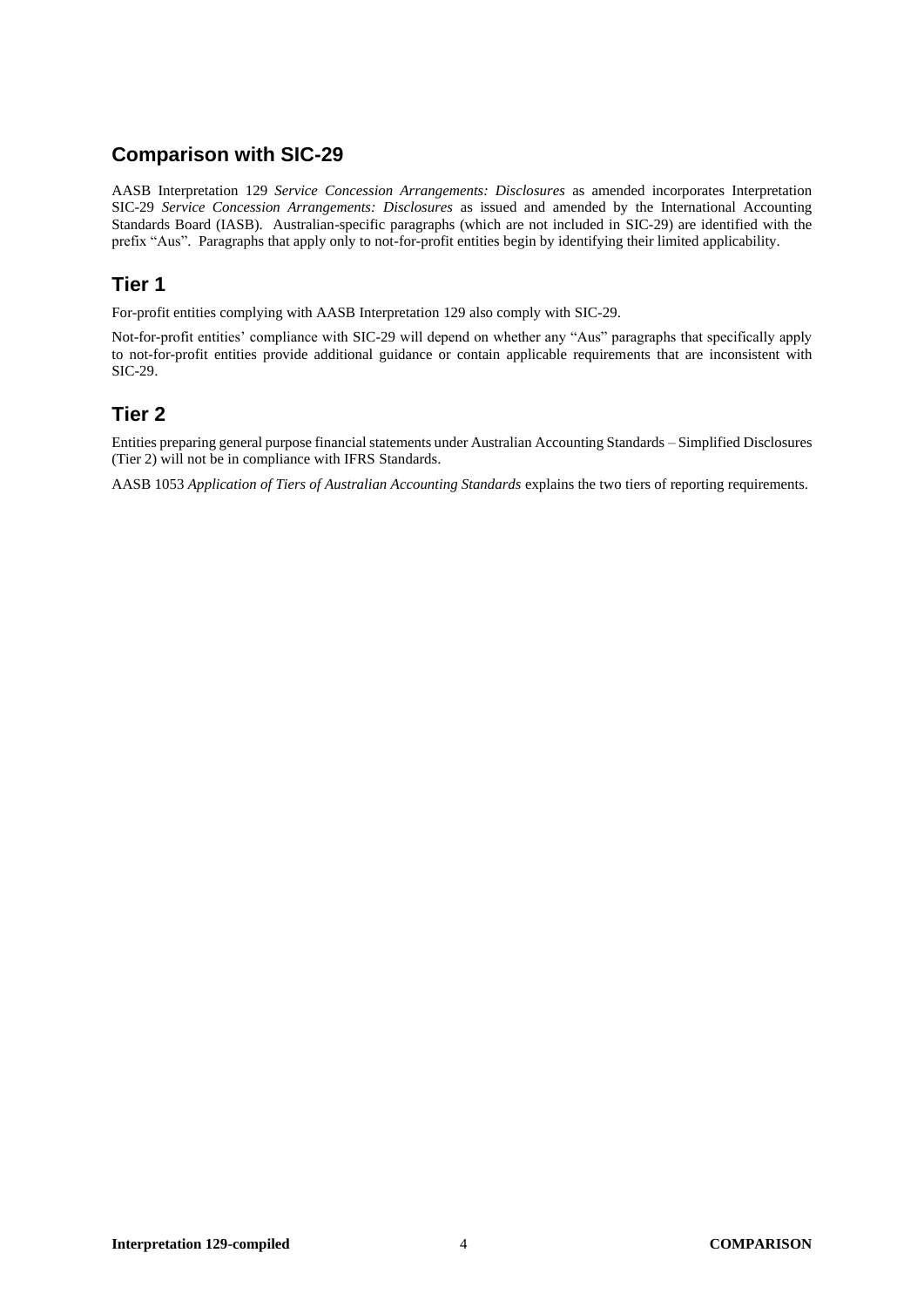#### **AASB Interpretation 129**

Interpretation 129 was issued in August 2015.

This compiled version of Interpretation 129 applies to annual periods beginning on or after 1 January 2022. It incorporates relevant amendments contained in other AASB pronouncements up to and including 20 December 2021 (see Compilation Details).

## **AASB Interpretation 129** *Service Concession Arrangements: Disclosures*

#### **References**

- AASB 16 *Leases*
- AASB 101 *Presentation of Financial Statements*
- AASB 116 *Property, Plant and Equipment*
- AASB 137 *Provisions, Contingent Liabilities and Contingent Assets*
- AASB 138 *Intangible Assets*
- Interpretation 12 *Service Concession Arrangements*

#### **Issue**

1 An entity (the operator) may enter into an arrangement with another entity (the grantor) to provide services that give the public access to major economic and social facilities. The grantor may be a public or private sector entity, including a governmental body. Examples of service concession arrangements involve water treatment and supply facilities, motorways, car parks, tunnels, bridges, airports and telecommunication networks. Examples of arrangements that are not service concession arrangements include an entity outsourcing the operation of its internal services (eg employee cafeteria, building maintenance, and accounting or information technology functions).

- 2 A service concession arrangement generally involves the grantor conveying for the period of the concession to the operator:
	- (a) the right to provide services that give the public access to major economic and social facilities, and
	- (b) in some cases, the right to use specified tangible assets, intangible assets, or financial assets, in exchange for the operator:
	- (c) committing to provide the services according to certain terms and conditions during the concession period, and
	- (d) when applicable, committing to return at the end of the concession period the rights received at the beginning of the concession period and/or acquired during the concession period.
- 3 The common characteristic of all service concession arrangements is that the operator both receives a right and incurs an obligation to provide public services.
- 4 The issue is what information should be disclosed in the notes in the financial statements of an operator.
- 5 Certain aspects and disclosures relating to some service concession arrangements are already addressed by existing Australian Accounting Standards (eg AASB 116 applies to acquisitions of items of property, plant and equipment, AASB 16 applies to leases of assets, and AASB 138 applies to acquisitions of intangible assets). However, a service concession arrangement may involve executory contracts that are not addressed in Australian Accounting Standards, unless the contracts are onerous, in which case AASB 137 applies. Therefore, this Interpretation addresses additional disclosures of service concession arrangements.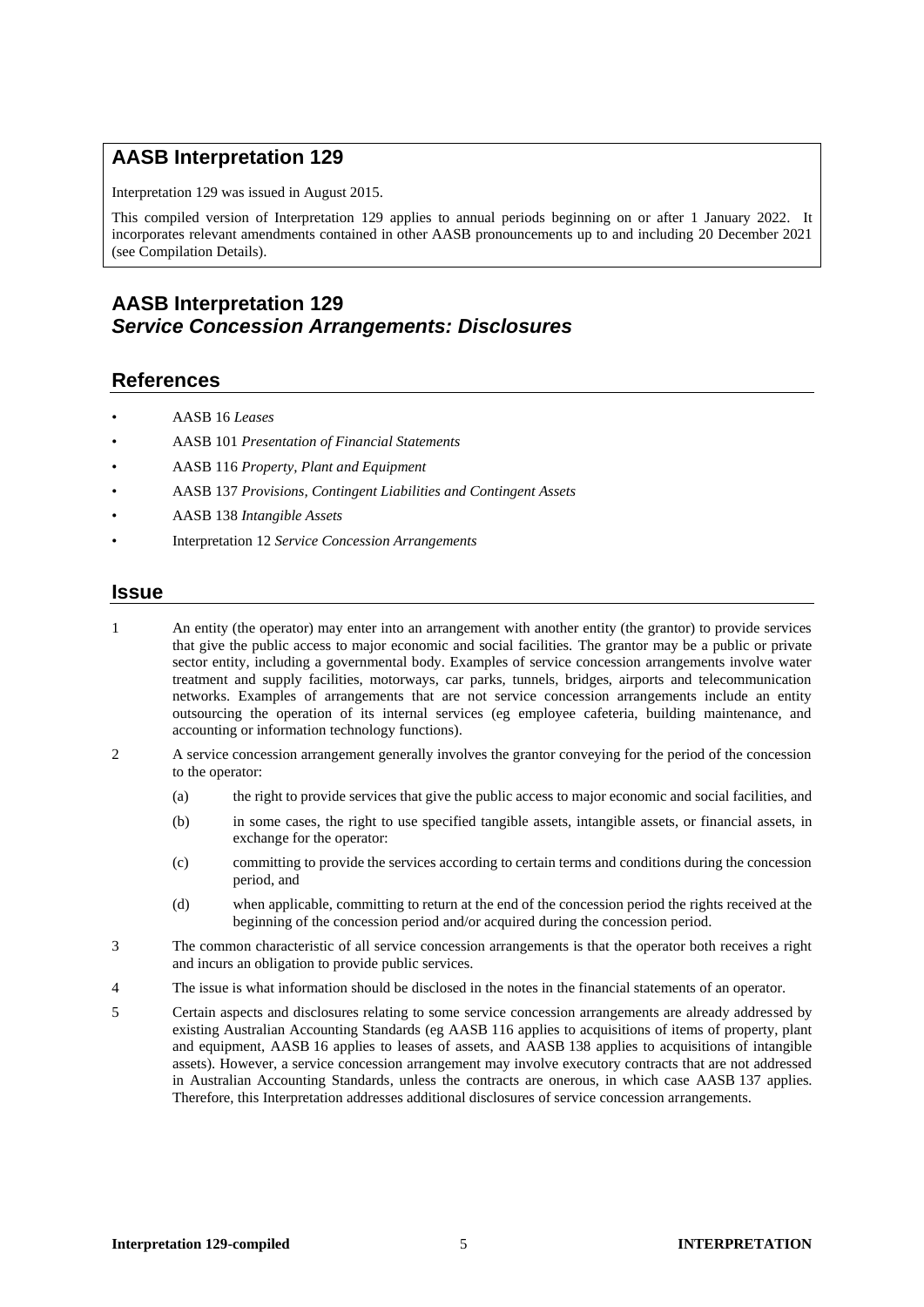#### **Consensus**

- 6 All aspects of a service concession arrangement shall be considered in determining the appropriate disclosures in the notes. An operator shall disclose the following in each period:
	- (a) a description of the arrangement;
	- (b) significant terms of the arrangement that may affect the amount, timing and certainty of future cash flows (eg the period of the concession, re-pricing dates and the basis upon which re-pricing or renegotiation is determined);
	- (c) the nature and extent (eg quantity, time period or amount as appropriate) of:
		- (i) rights to use specified assets;
		- (ii) obligations to provide or rights to expect provision of services;
		- (iii) obligations to acquire or build items of property, plant and equipment;
		- (iv) obligations to deliver or rights to receive specified assets at the end of the concession period;
		- (v) renewal and termination options; and
		- (vi) other rights and obligations (eg major overhauls);
	- (d) changes in the arrangement occurring during the period; and
	- (e) how the service arrangement has been classified.
- 6A An operator shall disclose the amount of revenue and profits or losses recognised in the period on exchanging construction services for a financial asset or an intangible asset.
- 7 The disclosures required in accordance with paragraph 6 of this Interpretation shall be provided individually for each service concession arrangement or in aggregate for each class of service concession arrangements. A class is a grouping of service concession arrangements involving services of a similar nature (eg toll collections, telecommunications and water treatment services).

#### **Date of consensus**

[Deleted by the AASB]

#### **Withdrawal of AASB pronouncements**

Aus7.1 When applied or operative, this Interpretation supersedes Interpretation 129 *Service Concession Arrangements: Disclosures* issued in February 2007.

#### **Effective date**

[Deleted by the AASB]

- Aus7.2 This Interpretation applies to annual reporting periods beginning on or after 1 January 2016. Earlier application is permitted for periods beginning on or after 1 January 2014 but before 1 January 2016.
- Aus7.3 AASB 16, issued in February 2016, amended paragraph 5. An entity shall apply that amendment when it applies AASB 16.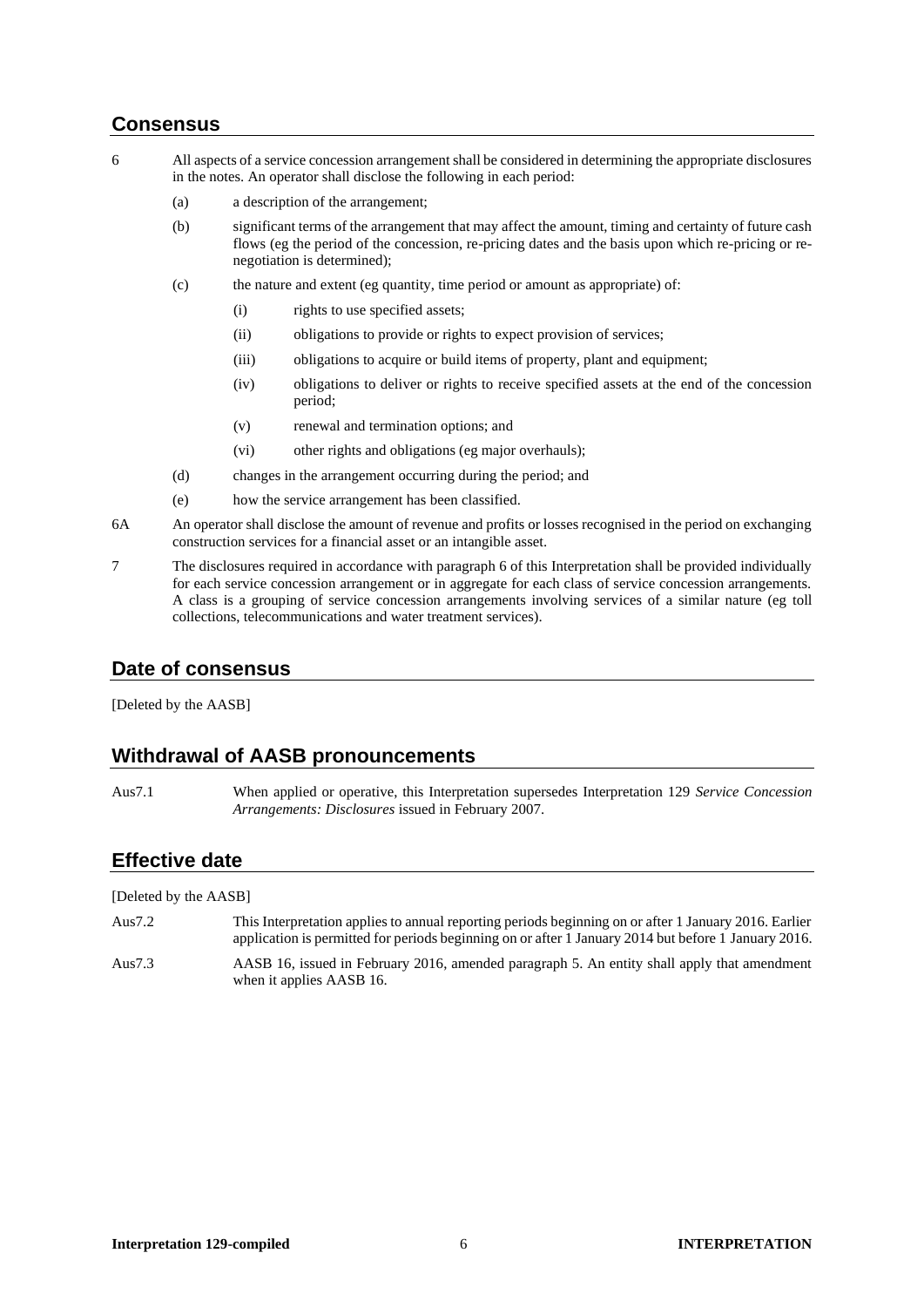## **Appendix A Australian simplified disclosures for Tier 2 entities**

*This appendix is an integral part of the Interpretation.*

**AusA1 Paragraphs 6–7 do not apply to entities preparing general purpose financial statements that apply AASB 1060** *General Purpose Financial Statements – Simplified Disclosures for For-Profit and Not-for-Profit Tier 2 Entities.*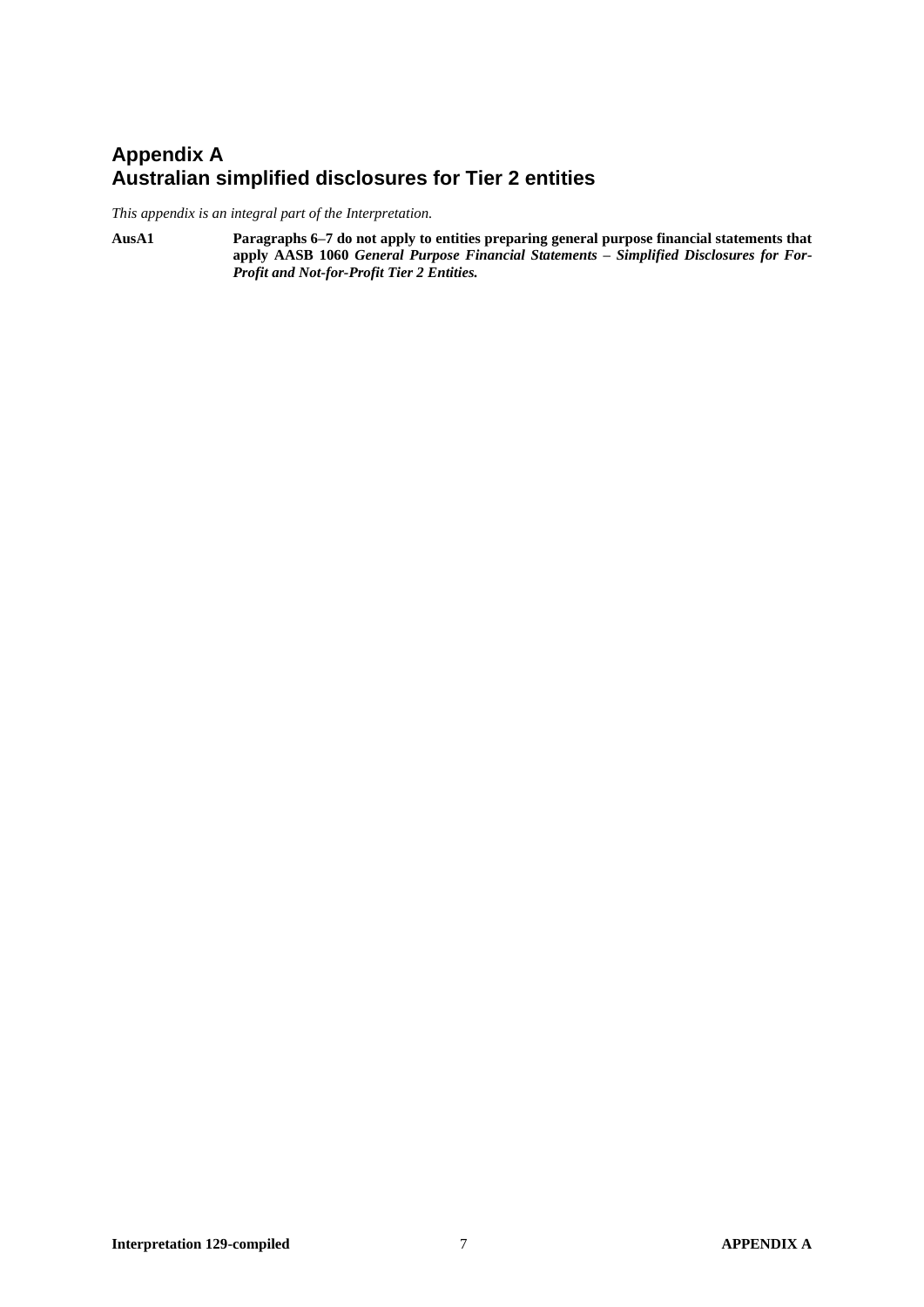# **Compilation details AASB Interpretation 129** *Service Concession Arrangements: Disclosures* **(as amended)**

#### *Compilation details are not part of Interpretation 129.*

This compiled Interpretation applies to annual reporting periods beginning on or after 1 January 2022. It takes into account amendments up to and including 20 December 2021 and was prepared on 7 April 2022 by the staff of the Australian Accounting Standards Board (AASB).

This compilation is not a separate Interpretation issued by the AASB. Instead, it is a representation of Interpretation 129 (August 2015) as amended by other pronouncements, which are listed in the table below.

## **Table of pronouncements**

| <b>Pronouncement</b> | <b>Month/Date issued</b> | <b>Effective date</b><br>(annual periods<br>$\ldots$ on or after $\ldots$ ) | Application, saving or<br>transitional provisions |
|----------------------|--------------------------|-----------------------------------------------------------------------------|---------------------------------------------------|
| Interpretation 129   | Aug 2015                 | (beginning) 1 Jan 2016                                                      | see (a) below                                     |
| AASB 16              | 23 Feb 2016              | (beginning) 1 Jan 2019                                                      | see (b) below                                     |
| <b>AASB 1059</b>     | 14 Jul 2017              | (beginning) 1 Jan 2020                                                      | see (c) below                                     |
| AASB 1060            | 6 Mar 2020               | (beginning) 1 Jul 2021                                                      | see (d) below                                     |
| AASB 2021-7          | 20 Dec 2021              | (beginning) 1 Jan 2022                                                      | see (e) below                                     |

(a) Entities may elect to apply this Interpretation to annual reporting periods beginning on or after 1 January 2014 but before 1 January 2016.

(b) Entities may elect to apply this Standard to annual reporting periods beginning before 1 January 2019, provided that AASB 15 *Revenue from Contracts with Customers* is also applied to the same period.

(c) Entities may elect to apply this Standard to annual reporting periods beginning before 1 January 2020.

(d) Entities may elect to apply this Standard to annual reporting periods beginning before 1 July 2021.

(e) Entities may elect to apply this Standard to annual reporting periods beginning before 1 January 2022.

# **Table of amendments**

| Paragraph affected | <b>How affected</b> | By  [paragraph/page] |
|--------------------|---------------------|----------------------|
|                    |                     |                      |
| References         | amended             | AASB 16 [page 65]    |
| 4                  | amended             | AASB 1059 [page 27]  |
| 5                  | amended             | AASB 16 [page 65]    |
| 6                  | amended             | AASB 1059 [page 27]  |
| Aus7.3             | added               | AASB 16 [page 66]    |
| Appendix A         | replaced            | AASB 1060 [page 68]  |
|                    | amended             | AASB 2021-7 [52]     |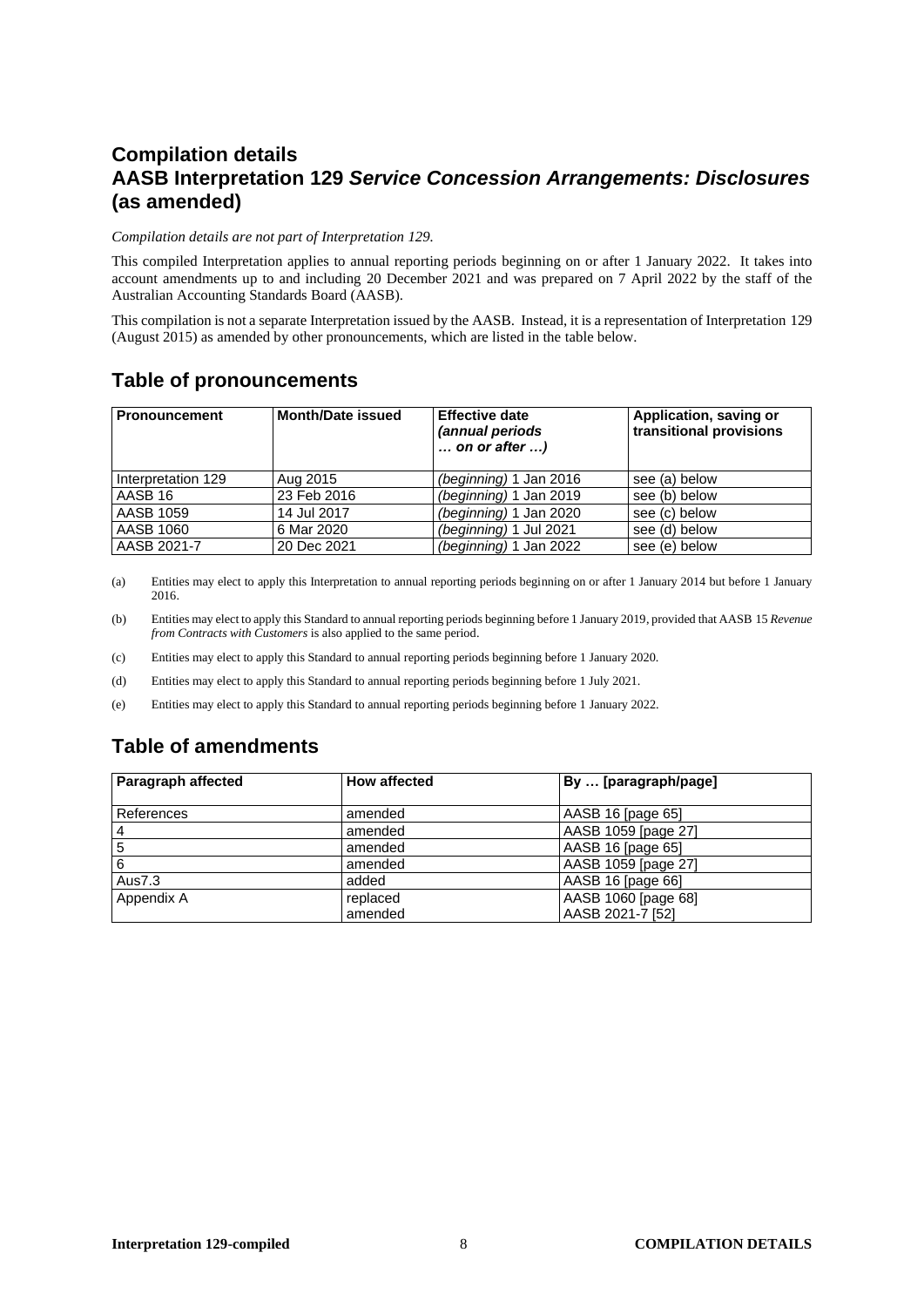#### **Basis for Conclusions on SIC-29** *Service Concession Arrangements: Disclosures*

*This Basis for Conclusions accompanies, but is not part of, AASB Interpretation 129. An SIC Basis for Conclusions may be amended to reflect any additional requirements in the AASB Interpretation or AASB Accounting Standards.*

*[The original text of paragraphs 8 and 9 has been marked up to reflect the revision of IAS 1 in 2003 and 2007 and the issue of IFRIC 12 in 2006: new text is underlined and deleted text is struck through.]*

- 8 Paragraph 15 of the *Framework for the Preparation and Presentation of Financial Statements*<sup>1</sup> states that the economic decisions taken by users of financial statements require an evaluation of the ability of the entity to generate cash and cash equivalents and of the timing and certainty of their generation. Paragraph 21 of the *Framework*<sup>1</sup> states that financial statements also contain notes and supplementary schedules and other information. For example, they may contain additional information that is relevant to the needs of users about the items in the statement of financial position balance sheet and statement of comprehensive income statement. They may also include disclosures about the risks and uncertainties affecting the entity and any resources and obligations not recognised in the statement of financial position balance sheet.
- 9 A service concession arrangement often has provisions or significant features that warrant disclosure of information necessary to assist in assessing the amount, timing and certainty of future cash flows, and the nature and extent of the various rights and obligations involved. The rights and obligations associated with the services to be provided usually involve a high level of public involvement (eg to provide electricity to a city). Other obligations could include significant acts such as building an infrastructure asset (eg power plant) and delivering that asset to the Concession Provider grantor at the end of the concession period.

*The text of paragraph 10 has been marked up to reflect the revision of IAS 1 in 2007. Previous amendments to the paragraph, reflecting the revision of IAS 1 in 2003, have been incorporated into the text to avoid confusion with the new amendments in 2007.*

10 IAS  $1.112(c)103(e)$  requires an entity's notes to provide additional information that is not presented elsewhere in the financial statements on the face of the balance sheet, income statement, statement of changes in equity or cash flow statement, but is relevant to an understanding of any of them. The definition of notes in IAS 1.711 indicates that notes provide narrative descriptions or disaggregations of items disclosed in the statement of financial position balance sheet, statement of comprehensive income, separate income statement (if presented), statement of changes in equity and statement of cash flows statement, as well as information about items that do not qualify for recognition in those statements.

<sup>1</sup> superseded by Chapter 1 of the *Conceptual Framework*. References to the *Framework* are to IASC's *Framework for the Preparation and Presentation of Financial Statements*, adopted by the IASB in 2001. In September 2010 the IASB replaced the *Framework* with the *Conceptual Framework for Financial Reporting*.